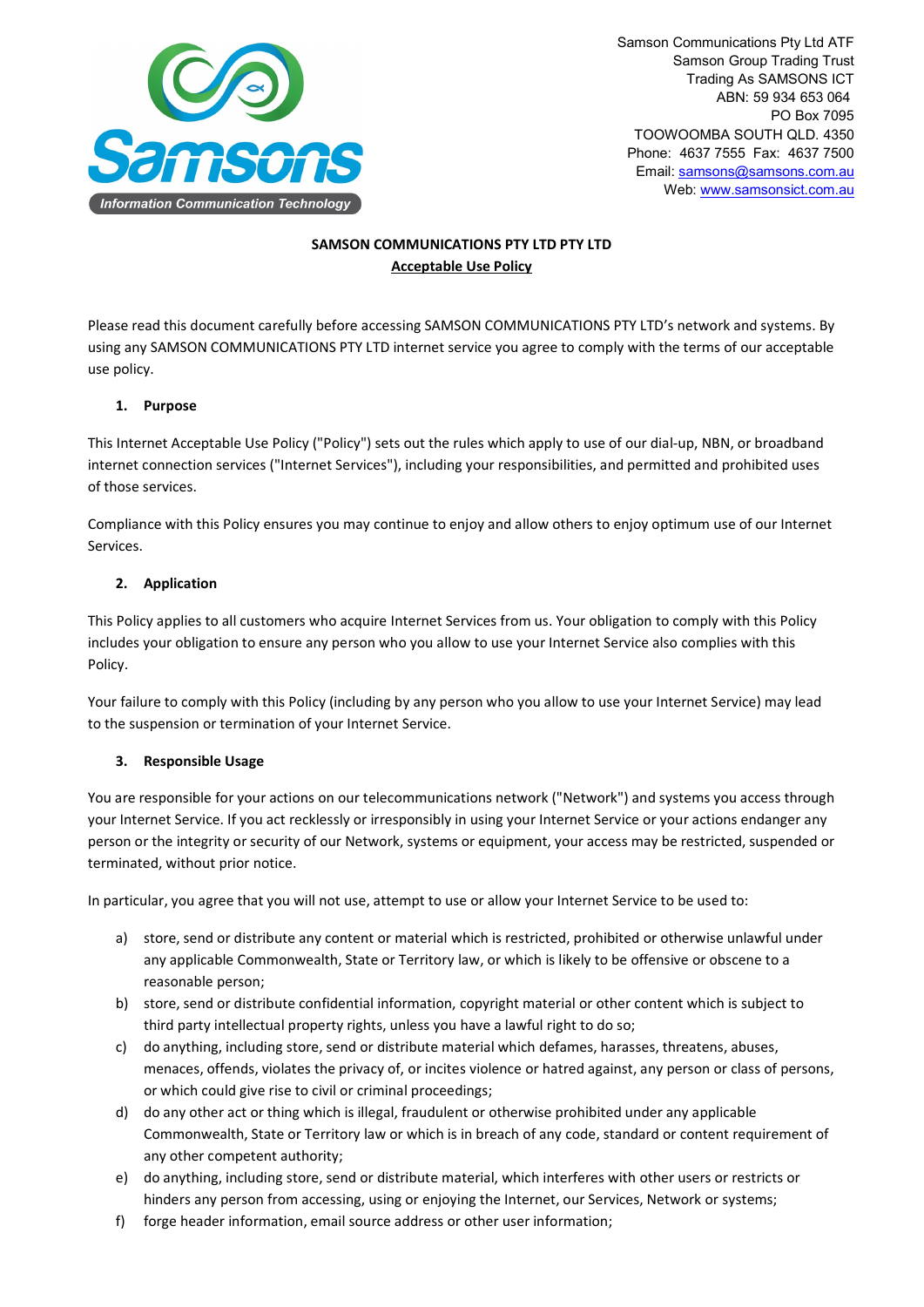- g) access, monitor or use any data, systems or networks, including another person's private information, without authority or attempt to probe, scan or test the vulnerability of any data, system or network;
- h) compromise the security or integrity of any network or system including our Network;
- i) access, download, store, send or distribute any viruses or other harmful programs or material;
- j) send or distribute unsolicited advertising, bulk electronic messages or otherwise breach your spam obligations set out in clause 4, or overload any network or system including our Network and systems;
- k) use another person's name, username or password or otherwise attempt to gain access to the account of any other Customer;
- l) tamper with, hinder the operation of or make unauthorised modifications to any network or system; or
- m) authorise, aid, abet, encourage or incite any other person to do or attempt to do any of the above acts.

#### 4. **Spam**

In this Policy, "Spam" includes one or more unsolicited commercial electronic messages to which the Spam Act 2003 applies, and derivations of the word "Spam" have corresponding meanings.

#### **4.1. Codes of Practice**

The Internet Industry Codes of Practice registered with the Australian Communications and Media Authority ("ACMA") set out how internet service providers, such as SAMSON COMMUNICATIONS PTY LTD, and email service providers must address the sources of Spam within their own networks. They also requires internet service providers and email service providers to give end-users information about how to deal with Spam, and informed choice about their filtering options.

### **4.2 Suspension or Termination**

This Policy prohibits you from using your Internet Service to send Spam. If you breach this prohibition, SAMSON COMMUNICATIONS PTY LTD may suspend or terminate your Internet Service. The circumstances in which we may do so are set out in section 11 below.

#### **4.3 Reducing Spam**

- a) You can reduce the amount of Spam you receive if you:
- b) do not open emails from dubious sources;
- c) do not reply to Spam or click on links, including 'unsubscribe' facilities, in Spam;
- d) do not accept Spam-advertised offers;
- e) block incoming mail from known Spammers;
- f) do not post your email address on publicly available sites or directories. If you must do so, look for options, such as tick boxes, that allow you to opt out of receiving further offers or information.;
- g) do not disclose your personal information to any online organisation unless they agree (in their terms and conditions or privacy policy) not to pass your information on to other parties;
- h) use separate email addresses for different purposes, such as a personal email address for friends and family and a business email address for work;
- i) install a Spam filter on your computer to filter or block Spam. We strongly recommend that you install a Spam filter on your computer. Information on the availability of anti-Spam software for end-users is available at the Internet Industry Association (IIA) website.
- j) report any Spam you receive to the ACMA (see "Complaints" below); and
- k) visit the ACMA website or 'Fight SPAM on the Internet' website for more information on ways to reduce the volume of Spam you receive, including how to:
- l) reduce Spam if you operate a website; and
- m) avoid becoming an accidental Spammer.

#### **4.3 Loss of legitimate email**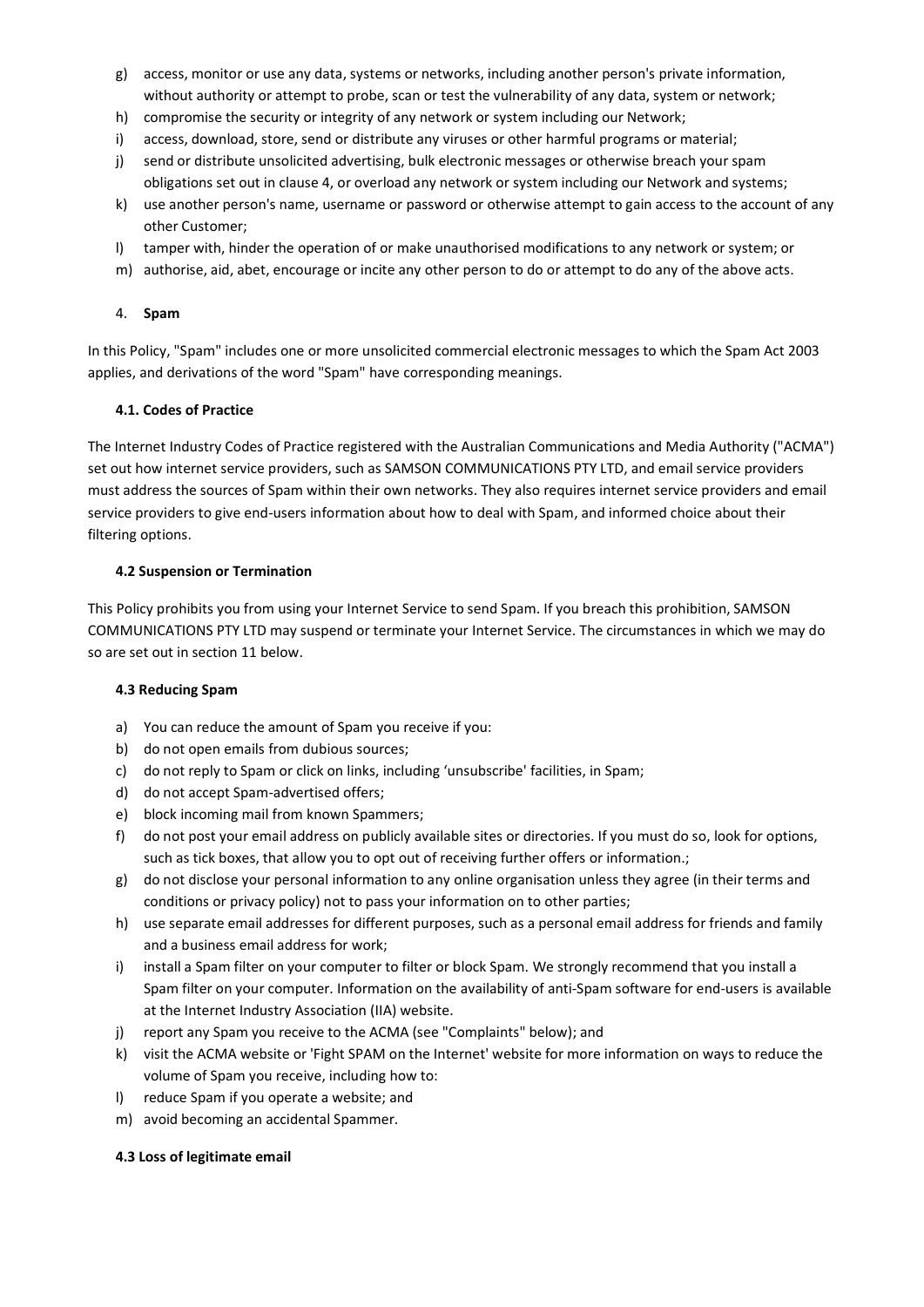Filtering services are an effective means of reducing the amount of Spam you receive. However, they will not eliminate all Spam and there is a risk that legitimate email might occasionally be incorrectly classified as Spam and therefore lost.

# **4.4 Your Spam Obligations**

You agree that you will use your Internet Service in compliance with the Spam Act 2003 and will not engage in practices which would result in a breach of the Act. In particular, you agree that you will not use, attempt to use or allow your Internet Service to be used to:

- a) send, allow to be sent, or assist in the sending of Spam;
- b) use or distribute any software designed to harvest email addresses;
- c) host any device or service that allows email to be sent between third parties not under your authority or control; or
- d) otherwise breach the Spam Act 2003 or the Spam Regulations 2004 of the Commonwealth, (your "Spam Obligations").

You agree to use your reasonable best endeavours to secure any device or network within your control against being used in breach of your Spam Obligations by third parties, including where appropriate:

- a) the installation and maintenance of antivirus software;
- b) the installation and maintenance of firewall software; and
- c) the application of operating system and application software patches and updates.
- d) We may scan any IP address ranges allocated to you for your use with your Internet Service in order to detect the presence of open or otherwise misconfigured mail and proxy servers. If we detect open or misconfigured mail or proxy servers we may suspend or terminate your Internet Service. The circumstances in which we may do so are set out in section 11.

#### **5. Excessive use**

You must use your Internet Service in accordance with any download or capacity limits stated in the specific plan that you subscribe to for the use of that Service. We may limit, suspend or terminate your Internet Service if you unreasonably exceed such limits or excessively use the capacity or resources of our Network in a manner which may hinder or prevent us from providing services to other customers or which may pose a threat to the integrity of our Network or systems.

#### **6. Security**

You are responsible for maintaining the security of your Internet Service, including protection of account details, passwords and protection against unauthorized usage of your Service by a third party. We recommend that you take appropriate security measures such as installation of a firewall and use up to date anti-virus software. You are responsible for all charges incurred by other persons who you allow to use your Internet Service, including anyone to whom you have disclosed your password and account details.

#### **7. Copyright**

It is your responsibility to ensure that you do not infringe the intellectual property rights of any person in relation to any material that you access or download from the Internet and copy, store, send or distribute using your Internet Service.

You must not use your Internet Service to copy, adapt, reproduce, distribute or otherwise make available to other persons any content or material (including but not limited to music files in any format) which is subject to copyright or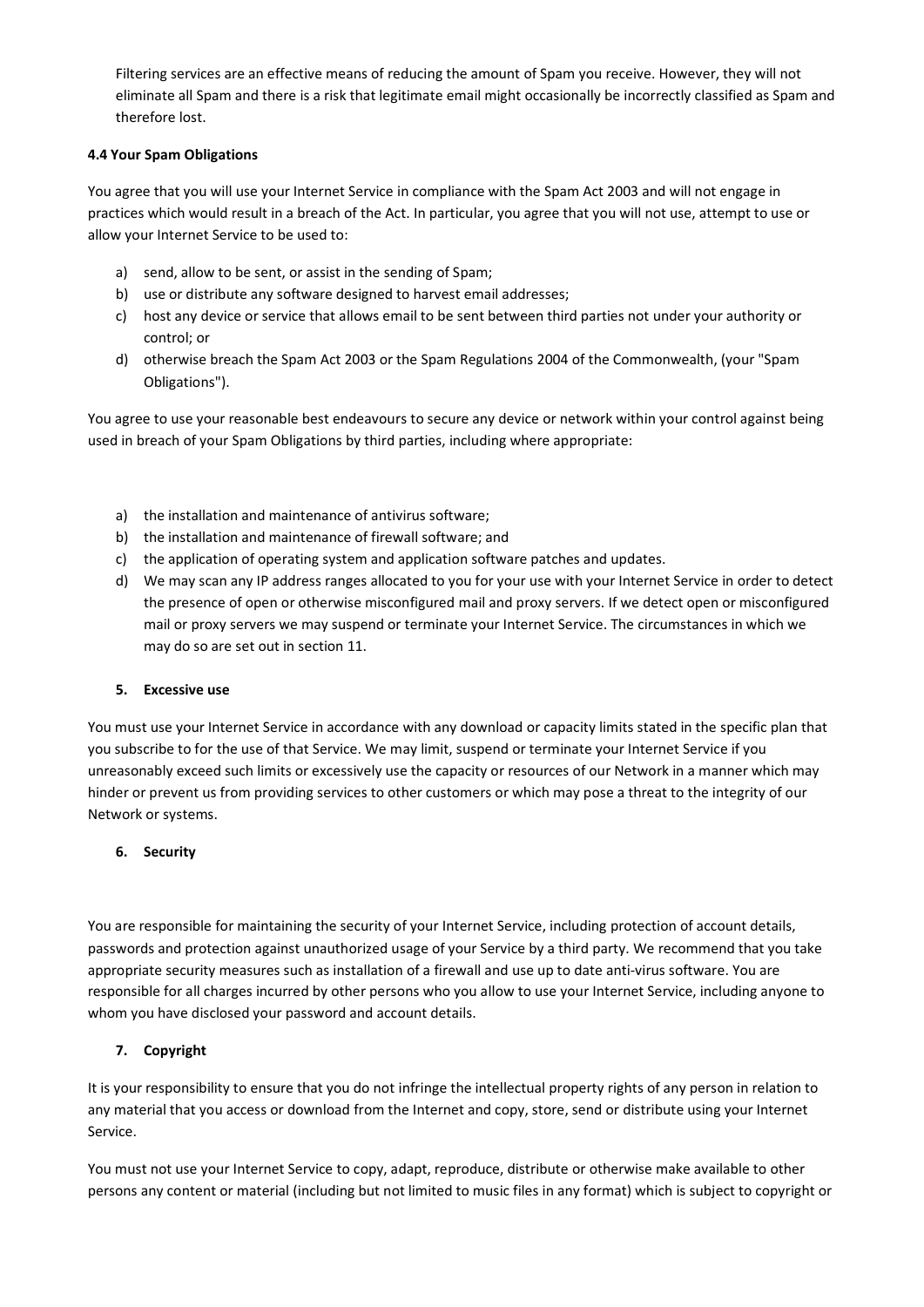do any other acts in relation to such copyright material which would infringe the exclusive rights of the copyright owner under the Copyright Act 1968 (Cth) or any other applicable laws.

You acknowledge and agree that we have the right to immediately cease hosting and to remove from our Network or systems any content upon receiving a complaint or allegation that the material infringes copyright or any other intellectual property rights of any person.

### **8. Content**

You are responsible for determining the content and information you choose to access on the Internet when using your Internet Service.

It is your responsibility to take all steps you consider necessary (including the use of filtering programs) to prevent access to offensive or obscene content on the Internet by children or minors who you allow to use your Internet Service. You may obtain further information on content filtering products at the Internet Industry Association (IIA) website.

You must not use or attempt to use your Internet Service to make inappropriate contact with children or minors who are not otherwise know to you.

You are responsible for any content you store, send or distribute on or via our Network and systems including, but not limited to, content you place or post on web pages, email, chat or discussion forums, bulletin boards, instant messaging, SMS and Usenet news. You must not use such services to send or distribute any content which is prohibited, deemed obscene or offensive or otherwise unlawful under any applicable Commonwealth, State or Territory law, including to send or distribute classes of restricted content to children or minors if that is prohibited or an offence under such laws.

Your failure to comply with these requirements may lead to immediate suspension or termination of your Internet Service without notice. If we have reason to believe you have used your Internet Service to access child pornography or child abuse material, we are required by law to refer the matter to the Australian Federal Police.

#### **9. Regulatory Authorities**

You must label or clearly identify any content you generally make available using your Internet Service in accordance with the applicable classification guidelines and National Classification Code (issued pursuant to the Classification (Publications, Films and Computer Games) Act 1995 (Cth)) or any industry code which applies to your use or distribution of that content.

Commonwealth legislation allows the ACMA to direct us to remove from our Network and servers any content which is classified, or likely to be classified, as 'prohibited' content. We also co-operate fully with law enforcement and security agencies, including in relation to court orders for the interception or monitoring of our Network and systems. SAMSON COMMUNICATIONS PTY LTD may take these steps at any time without notice to you.

You must not hinder or prevent us from taking all steps necessary to comply with any direction from ACMA or any other law enforcement or security agency. You acknowledge that SAMSON COMMUNICATIONS PTY LTD reserves the right to limit, suspend or terminate your Internet Service if there are reasonable grounds for suspecting that you are engaging in illegal conduct or where use of your Internet Service is subject to any investigation by law enforcement or regulatory authorities.

#### **10. Complaints**

#### **10.1 Complaints about content**

If you have a complaint about content accessible using your Internet Service you may contact the ACMA by filling out an online complaint form at acma.gov.au, emailing online@acma.gov.au or faxing your complaint to the ACMA Content Assessment Hotline Manager on (02) 9334 7799. Please note that all complaints to ACMA must be in writing.